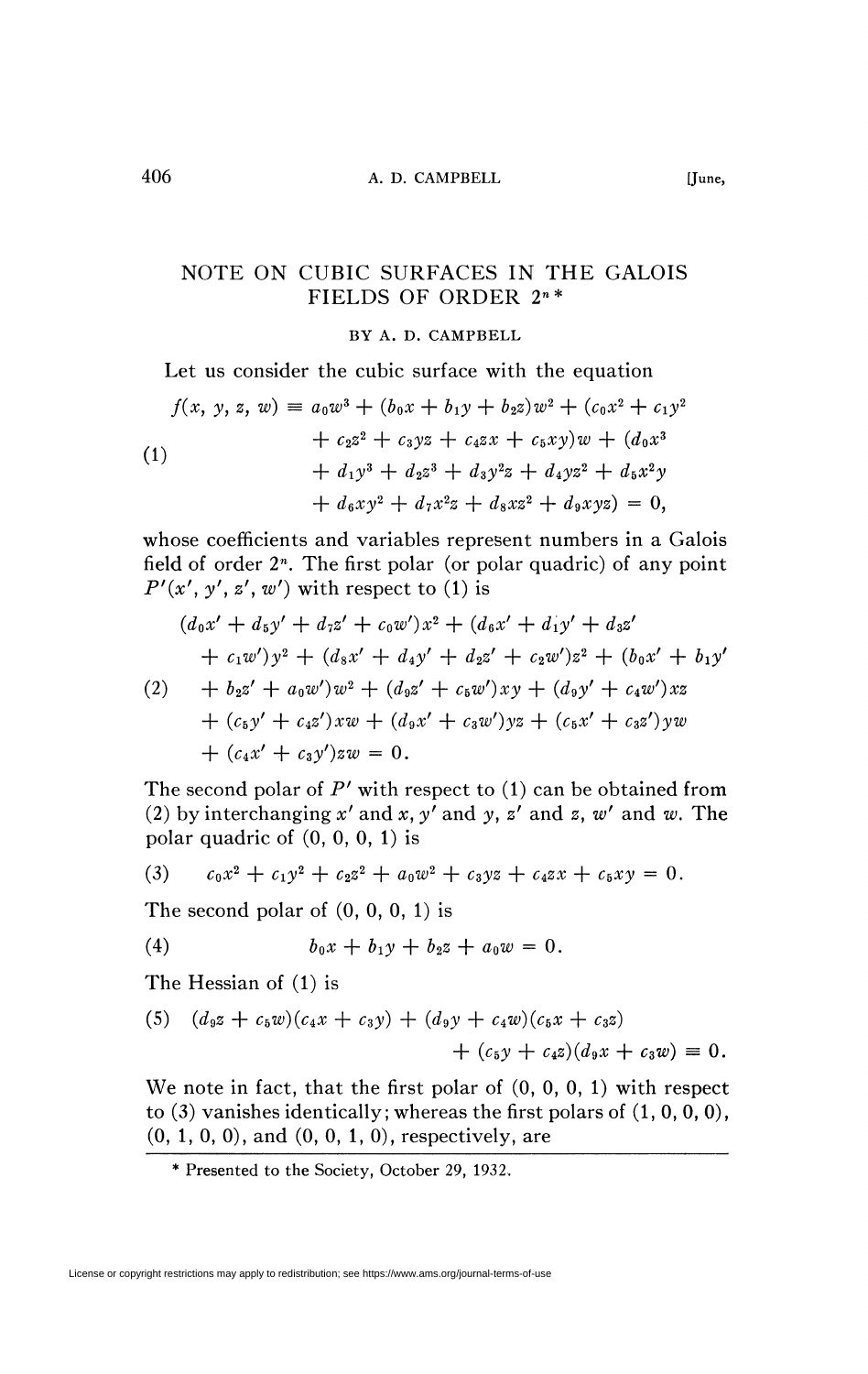$$
c_5y + c_4z = 0, c_5x + c_3z = 0, c_4x + c_3y = 0,
$$

with

$$
\begin{vmatrix} 0 & c_5 & c_4 \ c_5 & 0 & c_3 \ c_4 & c_3 & 0 \end{vmatrix} = 0,
$$

all of which planes intersect in a line whose points have the coordinates  $(c_3, c_4, c_5, k)$  where *k* is arbitrary.

The statements in the preceding sentences are true only for the Galois fields of order  $2<sup>n</sup>$ . We shall now study the straight lines on the cubic surface (1) by a method that is valid also for cubic surfaces in any Galois field or in the ordinary real or complex three-dimensional space. The argument used is briefer than such a discussion as that in Salmon-Rogers, *Analytic Geometry of Three Dimensions.* To determine whether or not a line

(6) 
$$
z = \lambda_3 x + \mu_3 y, w = \lambda_4 x + \mu_4 y
$$

lies on the surface (1), we substitute in (1) for *x, y, z, w* respectively the variables

(7) 
$$
y_1 = x + 0y
$$
,  $y_2 = 0x + y$ ,  $y_3 = \lambda_3 x + \mu_3 y$ ,  $y_4 = \lambda_4 x + \mu_4 y$ .

We get the Taylor expansion

$$
(8) \ f(y_1, y_2, y_3, y_4) = f(x + 0y, 0x + y, \lambda_3 x + \mu_3 y, \lambda_4 x + \mu_4 y)
$$
  
=  $x^3 f(1, 0, \lambda_3, \lambda_4) + x^2 y \left( 0 \frac{\partial'}{\partial y_1} + 1 \frac{\partial'}{\partial y_2} + \mu_3 \frac{\partial'}{\partial y_3} + \mu_4 \frac{\partial'}{\partial y_4} \right) f$   
+  $\frac{xy^2}{2} \left( 0 \frac{\partial'}{\partial y_1} + 1 \frac{\partial'}{\partial y_2} + \mu_3 \frac{\partial'}{\partial y_3} + \mu_4 \frac{\partial'}{\partial y_4} \right)^{(2)} f$   
+  $y^3 f(0, 1, \mu_3, \mu_4) = 0.$ 

By  $\partial' / \partial y_i$  we mean a derivative with respect to  $y_i$  wherein the variables  $y_1$ ,  $y_2$ ,  $y_3$ ,  $y_4$  are subsequently replaced respectively by x, 0x,  $\lambda_3 x$  and  $\lambda_4 x$ . By the expression  $(0\partial'/\partial y_1 + \cdots)$  $+\mu_4\partial'/\partial y_4$ <sup>(k)</sup>*f* we mean the usual collection of terms containing &th derivatives of ƒ with the factors in *x* and *y* removed. The number 2 in the denominator of  $xy^2/2$  cancels the 2 in the coefficient.

If the line (6) lies entirely on (1) the coefficients of the terms in  $x^3$ ,  $x^2y$ ,  $xy^2$ , and  $y^3$  in (8) must vanish. Geometrically this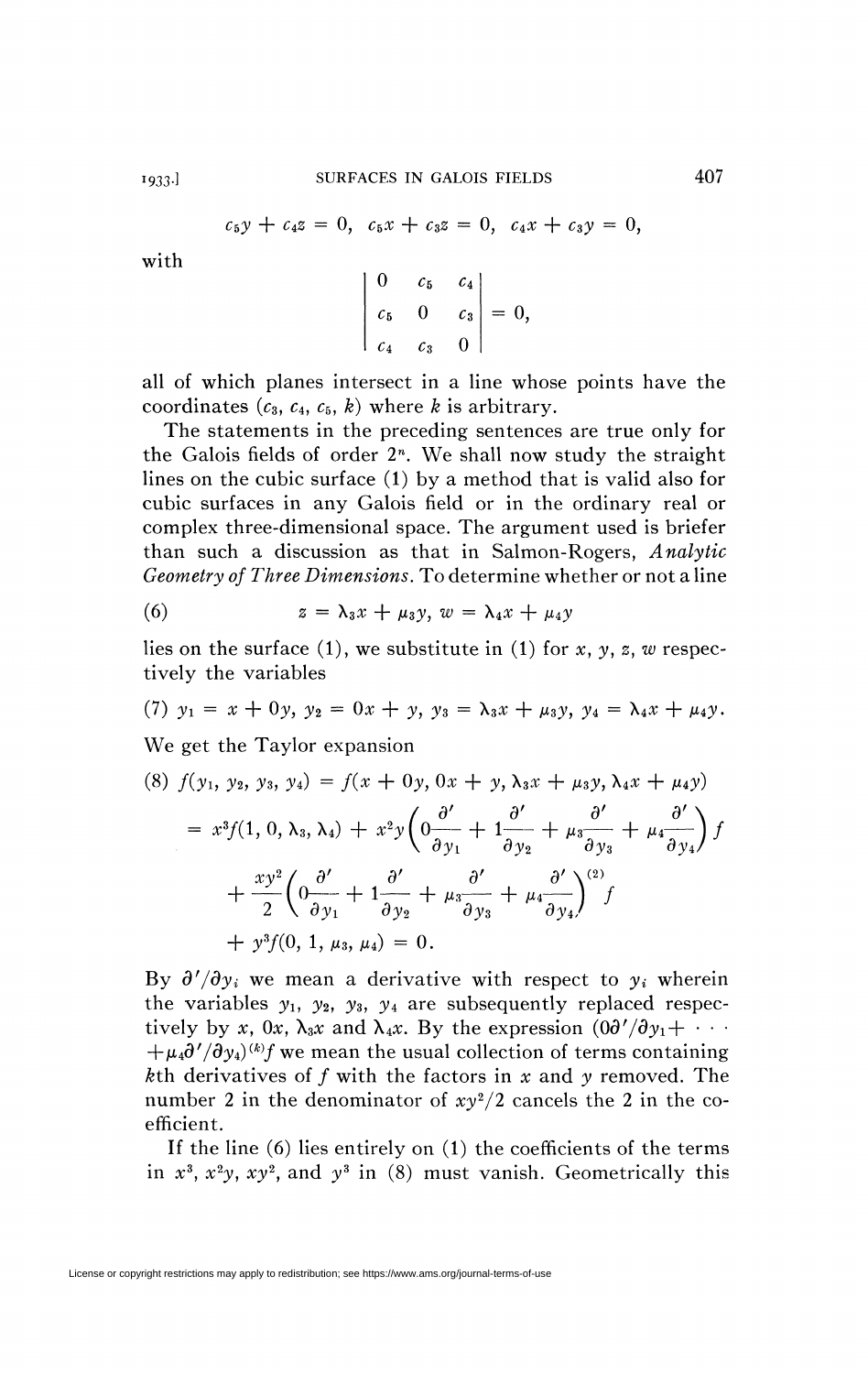means that the points  $P_1(0, 1, \mu_3, \mu_4)$  and  $P_2(1, 0, \lambda_3, \lambda_4)$  in which the line (6) cuts the planes  $x = 0$  and  $y = 0$  must both lie on (1), also  $P_1$  must lie on the first and second polar of  $P_2$  with respect to (1).

If we wish to find all such lines on (1) we must find the equation of condition  $(K=0)$  that a first degree equation in *y*, *z*, *w* (which is the line in which the second polar of  $P'(x', 0, z', w')$ ) with respect to (1) cuts  $x=0$ ) and a second degree equation in *y, z, w* (which is the conic in which the first polar of  $P'$  cuts  $x=0$  and a third degree equation in *y*, *z*, *w* (which is the cubic curve in which (1) cuts  $x=0$ ) shall have a common solution  $P''(0, y'', z'', w'')$ . Then we must solve  $K=0$  (an equation in *x', z', w')* simultaneously with the equation obtained from (1) by putting therein  $x = x'$ ,  $y = 0$ ,  $z = z'$ ,  $w = w'$ . The result is too complicated to quote here. There turn out to be twenty-seven such lines.

To discuss the double points on (1) we use a method suitable only for the Galois fields of order 2<sup>n</sup>. By suitable transformations we can reduce (1) to a form with  $c_3 = c_4 = c_5 = 0$ . We shall suppose this has been done. To find the condition for double points on (1) and the number of such double points, we take the first polars of  $(1, 0, 0, 0)$ ,  $(0, 1, 0, 0)$ ,  $(0, 0, 1, 0)$ , and  $(0, 0, 0, 1)$ and find the condition for these polars to have common solutions and find also how many such solutions they can have. The desired equations are

(9)  
\n
$$
b_0w^2 + d_0x^2 + d_6y^2 + d_8z^2 + d_9yz = 0,
$$
\n
$$
b_1w^2 + d_5x^2 + d_1y^2 + d_4z^2 + d_9xz = 0,
$$
\n
$$
b_2w^2 + d_7x^2 + d_3y^2 + d_2z^2 + d_9xy = 0,
$$
\n
$$
a_0w^2 + c_0x^2 + c_1y^2 + c_2z^2 = 0.
$$

If  $d_9 \neq 0$ , we eliminate  $w^2$  from the first three equations, using the fourth equation to do so. Then we square the first and third of the three resulting equations and use the second equation to eliminate  $y^2$  from these two squared equations. We now have two equations in *x* and *z* of the form

(10) 
$$
ax^4 + bx^2z^2 + cx^3 + dz^4 = 0
$$
,  $\lambda x^4 + \mu x^3z + vx^2z^2 + \rho z^4 = 0$ .

From the form of the equations (10) we see that they can have only three, two, one, or no common roots in *x/z.* Hence in gen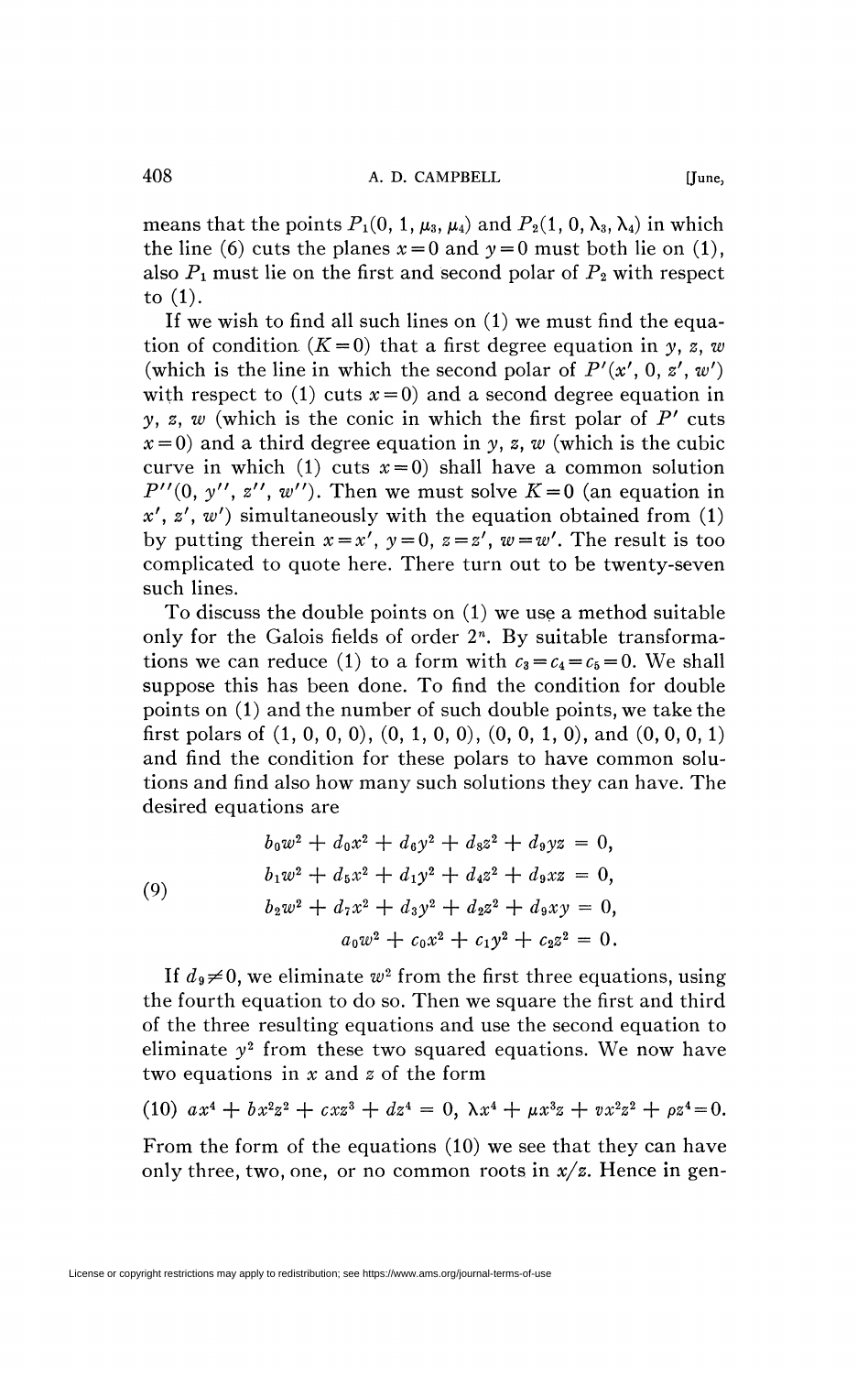eral (1) can have (if at least one of the terms in *xyz, xzw, xyw, yzw* is not missing) three, two, one, or no double points. All such double points will lie on the plane

(11) 
$$
a_0^{1/2}w + c_0^{1/2}x + c_1^{1/2}y + c_2^{1/2}z = 0.
$$

We note as an exception to the above discussion of double points on (1) that if  $a_0 = c_0 = c_1 = c_2 = c_3 = c_4 = c_5 = 0$ , then we can use the first equation of  $(9)$  to eliminate  $w^2$  from the next two equations and the two resulting quadratic equations in *x, y, z*  may have four common solutions. Hence (1) may in this case have four double points.

If  $d_9 = 0$ , the equations (9) have just one common solution if and only if

(12) 
$$
\begin{vmatrix} d_0 & d_6 & d_8 & b_0 \ d_5 & d_1 & d_4 & b_1 \ d_7 & d_3 & d_2 & b_2 \ c_0 & c_1 & c_2 & a_0 \end{vmatrix} = 0.
$$

Therefore if  $c_3 = c_4 = c_5 = d_9 = 0$  in (1) and if (12) is satisfied, then the cubic surface (1) has just one double point, otherwise it has no double points. We note that if and only if  $c_3 = c_4 = c_5 = d_9 = 0$ , every first polar (2) is a double plane.

If  $a_0 = c_0 = c_1 = c_2 = c_3 = c_4 = c_5 = d_9 = 0$ , we see from the preceding paragraph that (1) has a line of double points. This holds also if for any other reason all the third-order minors of (12) vanish.

To find the equation of (1) in plane coordinates we assume that  $c_3 = c_4 = c_5 = 0$  and proceed as follows. Solving  $\delta w = \alpha x + \beta y$  $+\gamma z$  simultaneously with (1), we obtain the equation

(13) 
$$
\lambda_0 x^3 + \lambda_1 y^3 + \lambda_2 z^3 + \lambda_3 x^2 y + \lambda_4 x y^2 + \lambda_5 x^2 z
$$

$$
+ \lambda_6 x z^2 + \lambda_7 y^2 z + \lambda_8 y z^2 + d_9 x y z = 0.
$$

We note the presence of  $d_9$  in (13). We note that

$$
\lambda_0 = a_0 \alpha'^3 + b_0 \alpha'^2 + c_0 \alpha' + d_0, \lambda_3 = a_0 \alpha'^2 \beta' + b_1 \alpha'^2 + c_0 \beta' + d_5,
$$

where  $\alpha' = \alpha/\delta$ ,  $\beta' = \beta/\delta$ ,  $\gamma' = \gamma/\delta$ , and the other  $\lambda$ 's have similar values in  $\alpha'$ ,  $\beta'$ ,  $\gamma'$ . We seek now the equation of condition for the first polars of  $(1, 0, 0)$ ,  $(0, 1, 0)$ , and  $(0, 0, 1)$  with respect to (13) to have a common solution. This equation of condition